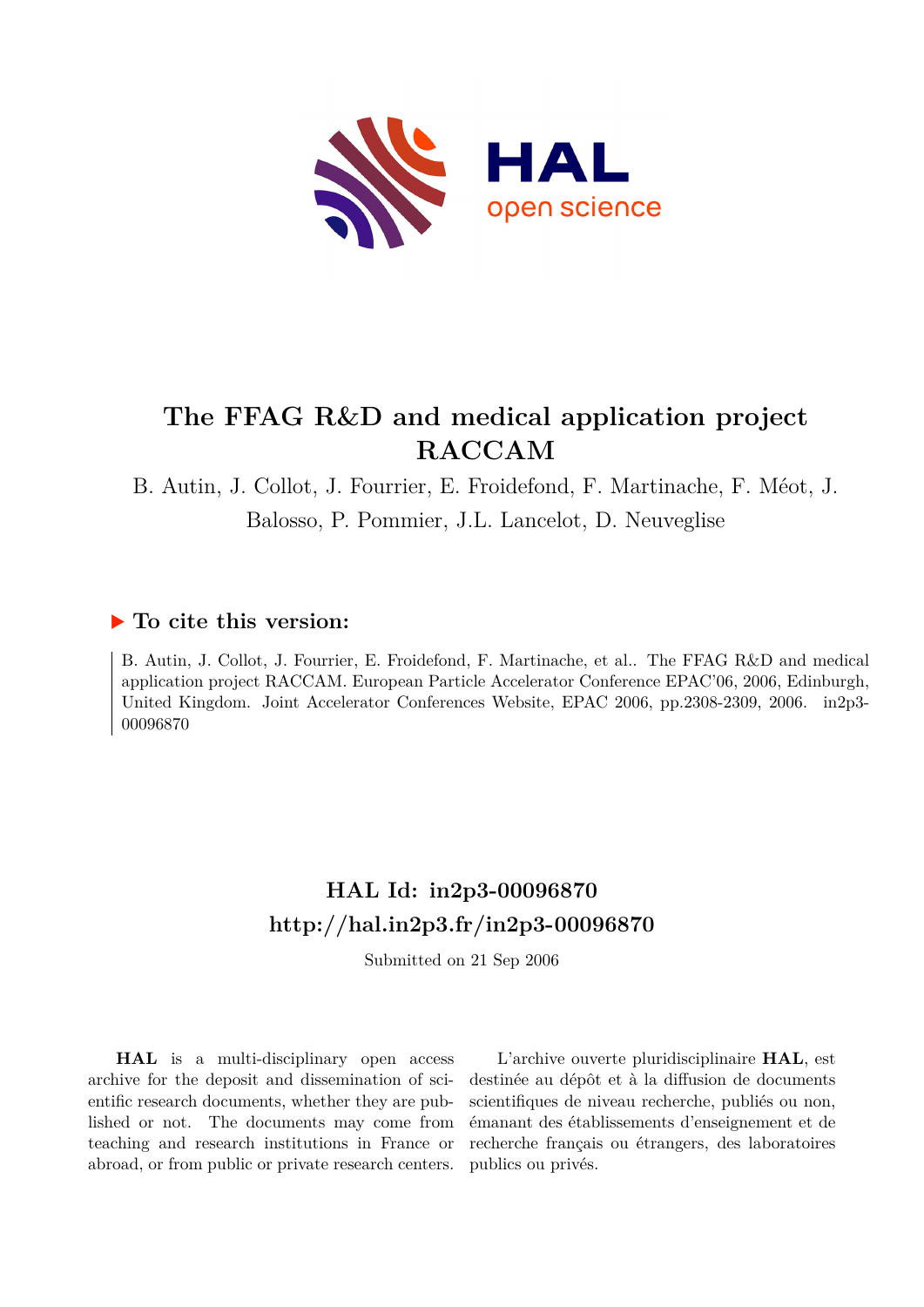## **THE FFAG R&D AND MEDICAL APPLICATION PROJECT RACCAM**

B. Autin, J. Collot, J. Fourrier, E. Froidefond, F. Martinache, F. Méot, LPSC, Grenoble J. Balosso, CHU, Grenoble, P. Pommier, Anticancer Centre Léon Bérard, Lyon J.-L. Lancelot, D. Neuveglise, SIGMAPHI, Vannes

#### *Abstract*

The RACCAM FFAG project is described, its context, partners, on-going activities, plans, etc.

### **THE RACCAM PROJECT**

The RACCAM (Recherche en ACCélérateurs et Applications Médicales) project has recently been funded, for a three years term (2006-2008), by the French National Research Agency (ANR). RACCAM is a tripartite collaboration, involving:

(i) the CNRS Laboratory IN2P3/LPSC [1]

(ii) the French magnet industrial SIGMAPHI [2] and

(iii) the Radiation Oncology Department of Grenoble University Hospital [3].

The project concerns fixed field alternating gradient (FFAG) accelerator R&D on the one hand, from lattice design to magnet prototyping, and on the other hand their application as hadrontherapy for cancer and for radiobiological researches.

RACCAM's goal is three-fold:

(i) participate to the on-going international collaborations in the field of FFAGs and recent concepts of "non-scaling" FFAGs, with frames for instance, the Neutrino Factory (NuFact), the EMMA project of an electron model of a muon FFAG accelerator, etc.

(ii) design, build and experiment a prototype of an FFAG magnet proper to fulfil the requirements of rapid cycling acceleration with relevant momentum bite and geometrical acceptance

(iii) develop the concepts, and show the feasibility, of the application of such FFAG beams to anti-cancer hadrontherapy and to researches in radiobiology.

The RACCAM project has its web site, http://wwwlpsc.in2p3.fr/RACCAM/, where various information, schedules, meetings, on-going activities, etc. are regularly up-dated.

### **CONTEXT**

FFAGs are based on the use of magnets with field constant in time, by contrast with pulsed synchrotrons (e.g. recent hadrontherapy installations, LHC) of which magnetic field increases in synchronism with particle acceleration. The unique properties of FFAGs have caused a regain of interest in the last years [4], motivated in particular by recent progress in high gradient accelerating systems, in 3D magnet computation codes [5], and by modern concepts as "non-scaling" optics and fast acceleration [6].

FFAGs are fast cycling accelerators (kHz range), with enormous geometrical and momentum acceptance. The combination of these two properties yields high average intensity beams ; in addition the quality of the manipulation of beams is that of synchrotrons : strong focusing, variable energy, efficiency of transmission and extraction.

This context, as well as on-going works in the frame of the international collaboration on the rapid acceleration of muons in the neutrino factory [7, 8], has seen the birth of a project of a 10-20 MeV electron demonstrator [9]. This electron model could be based in UK [9], and would aim at proving the feasibility of the innovative concepts of "nonscaling" optics and fast acceleration.

FFAGs are in various types of applications a credible concurrent of cyclotron, Linac and pulsed synchrotron accelerators, as an answer to the present needs in high average intensity beams, and offers variable energy as desirable in medical applications.

The goal of the RACCAM project is to contribute to the FFAG R&D within the on-going international collaborations, in Europe by contributing to the electron model of a non-scaling FFAG, in domains as beam dynamics studies, machine design, and by the realisation of a prototype of an FFAG magnet. In addition, RACCAM has the ambition of studying the application of FFAGs in the medical domain, as a second generation proton and light ion accelerator for cancer treatment by radiotherapy.

If a technological breakthrough could make proton beams easily available to radiotherapy, protons would totally dominate radiotherapy and would undoubtedly represent in the future more than two thirds of the indications, if not even more. This is a domain with potentially very strong development, with purely technical and economical constraints.

The interest of these accelerators is in there potentiality to being simpler to build and to operate, more compact, more performing, cheaper than conventional synchrotrons, with proton dose rates comparable to cyclotron ones, and with variable energy allowing 3D conformational irradiation of tumors ("active scanning").

## **RECENT ACTIVITIES, PLANS FOR FUTURE**

In matter of lattice design the RACCAM team is collaborating within the Neutrino Factory, the ISS-NuFact [7, 8] and the EMMA [9] networks.

The main activities for the moment are related to computer code developments, and in general application to transmission simulations and other design optimizations. They have concerned up to now most types of lattices en